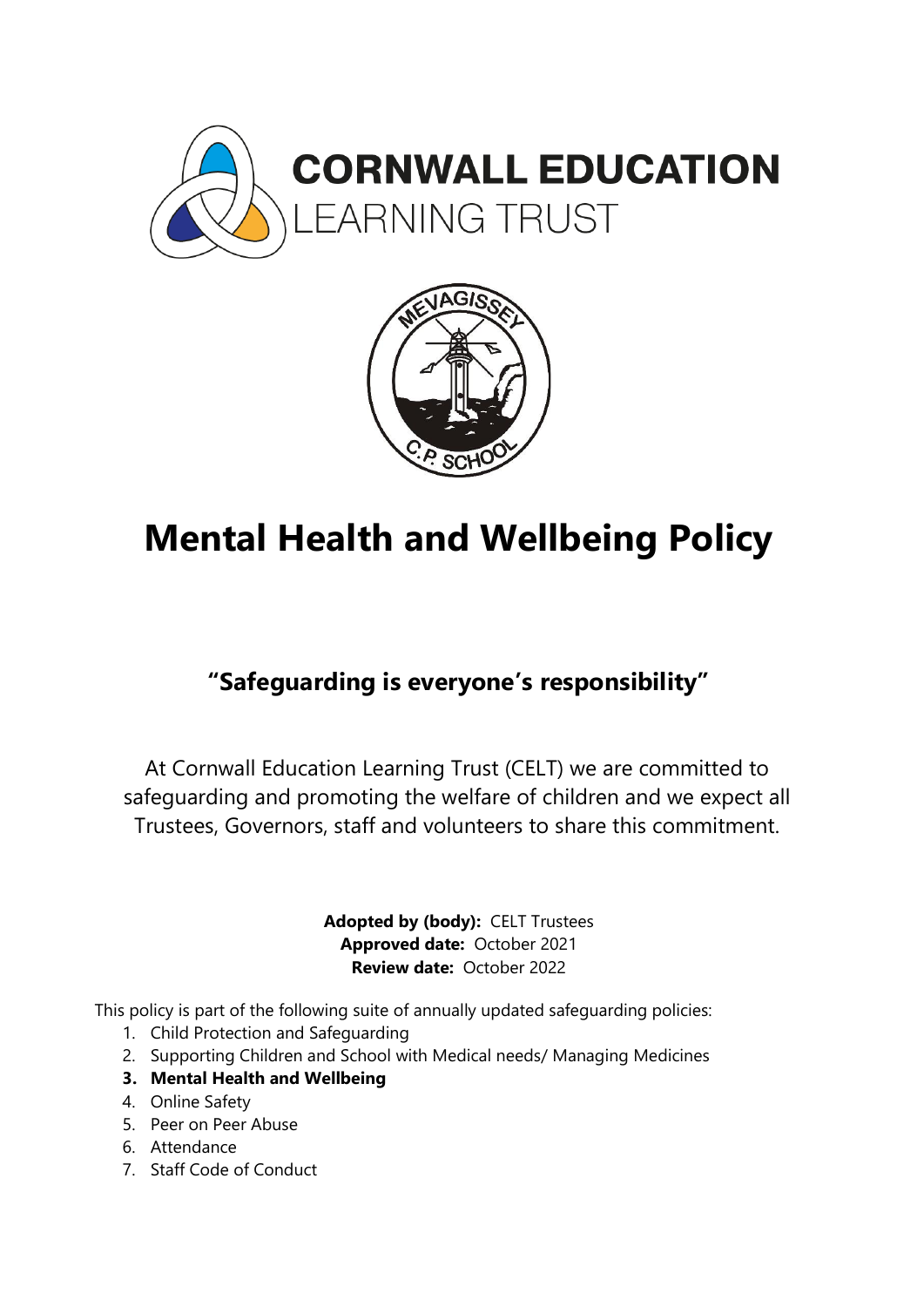# 8. Whistleblowing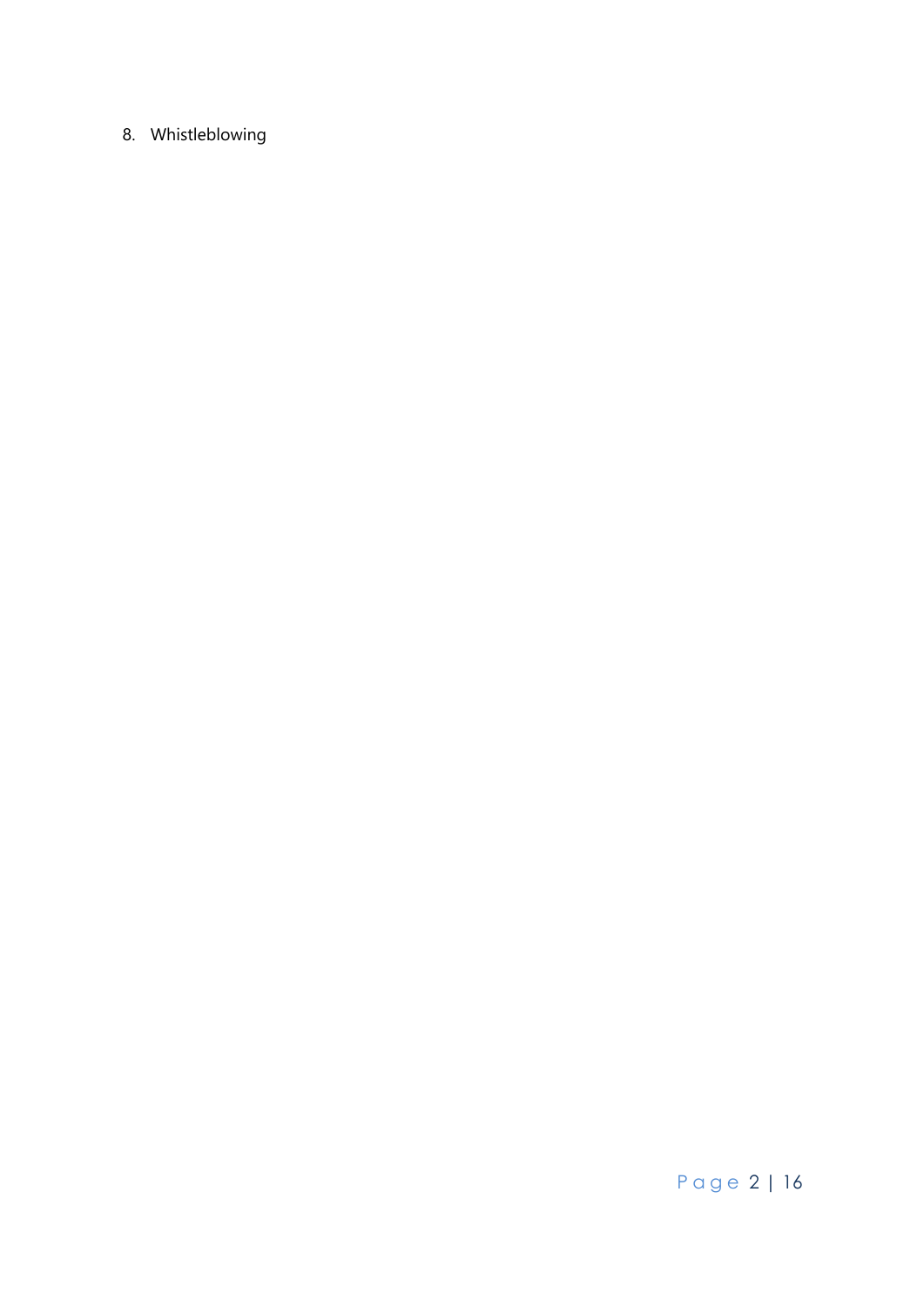# **Contents**

# Contents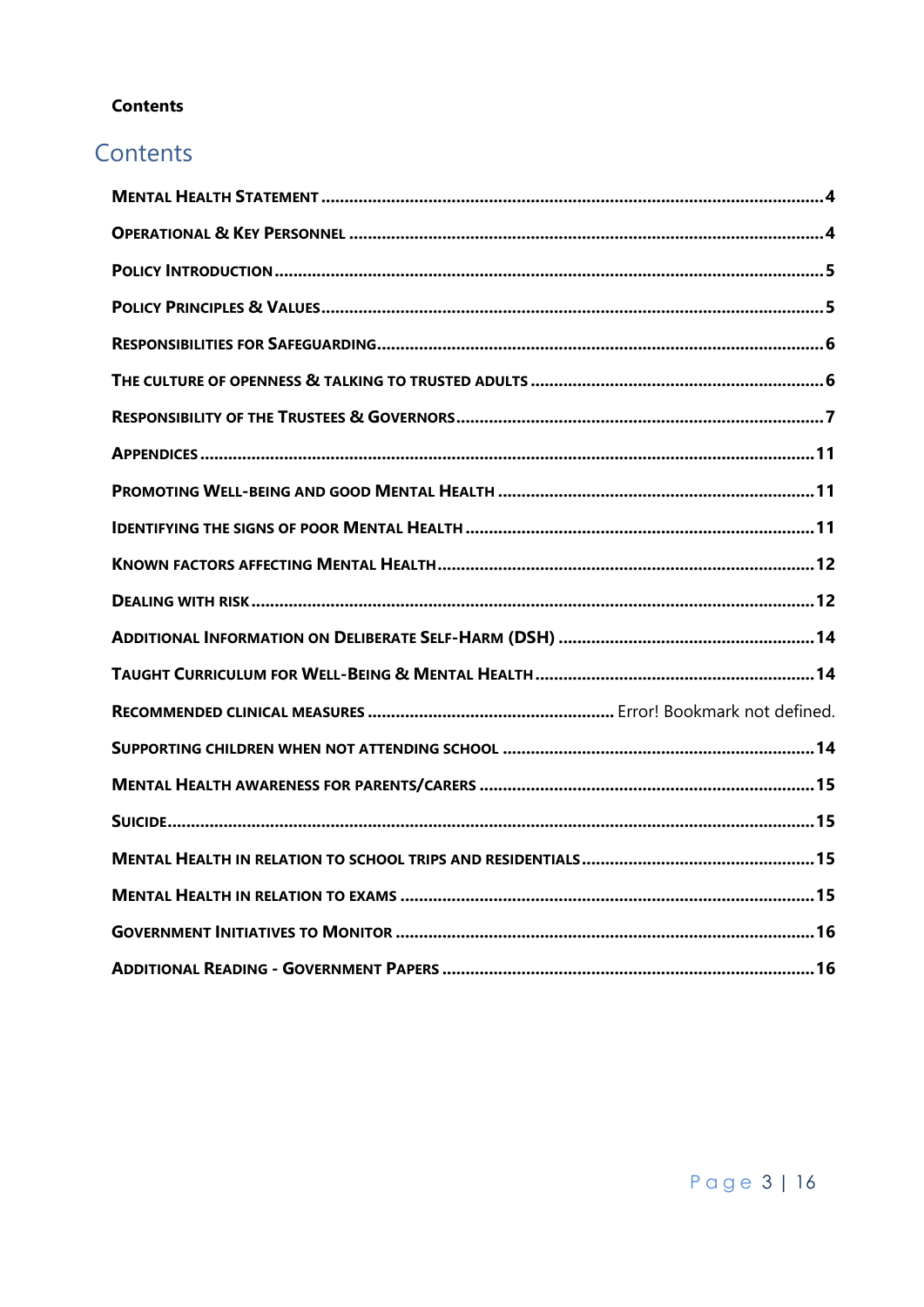#### **Aims/Purpose:**

This policy outlines the ethos of Cornwall Education Learning Trust (CELT) regarding mental health and emotional well-being, and it summarises the preventative measures each school undertakes. The policy also aims to give all staff clear guidance as to which steps to take in the event of a child or young person developing a mental health difficulty.

#### <span id="page-3-0"></span>**MENTAL HEALTH STATEMENT**

We recognise that the prevalence of mental health difficulties is rising and this includes children and young people of all backgrounds. We are committed to building strong and resilient children and young people in a supportive, caring and preventative manner. We have a duty to provide or seek support for those with additional needs due to their mental health difficulties.

We make every effort to be inclusive and will endeavour to support children during times of mental health difficulty.

The purpose of this policy is to provide Staff, Governors and Trustees with the framework they need to promote good mental health in all CELT schools along with our commitment to monitoring and improving the wellbeing of our students. It sets out some of the ways in which members of staff take responsibility for the school's approach to promoting positive mental health and wellbeing. It also describes our process for identifying and responding to mental ill health, and the support we make available to all students.

The policy also informs parents and carers as to how we promote good mental health including details of many resources that are available free of charge.

#### <span id="page-3-1"></span>**OPERATIONAL & KEY PERSONNEL**

Each school has a Designated Lead member of staff for Mental Health and additional nominated staff members as appropriate. At each school, the following information will be displayed:

The Senior Lead for Mental Health is: Lauren Rees Contact details: lrees@mevagisseysch.org

The Mental Health champion is: Lauren Rees Contact details: lrees@mevagisseysch.org

The Designated Safeguarding Lead (DSL) are: Jo Bailey, Verity Oliver and Suzanne Le-Doux-Lucas Contact details: [jbailey@mevagisseysch.org,](mailto:jbailey@mevagisseysch.org) [voliver@mevagisseysch.org,](mailto:voliver@mevagisseysch.org) [senmevlux@celtrust.org](mailto:senmevlux@celtrust.org) 01726 843522

The Headteacher is: Stewart Gynn

Contact details: [head@mevagisseysch.org](mailto:head@mevagisseysch.org) 01726 843522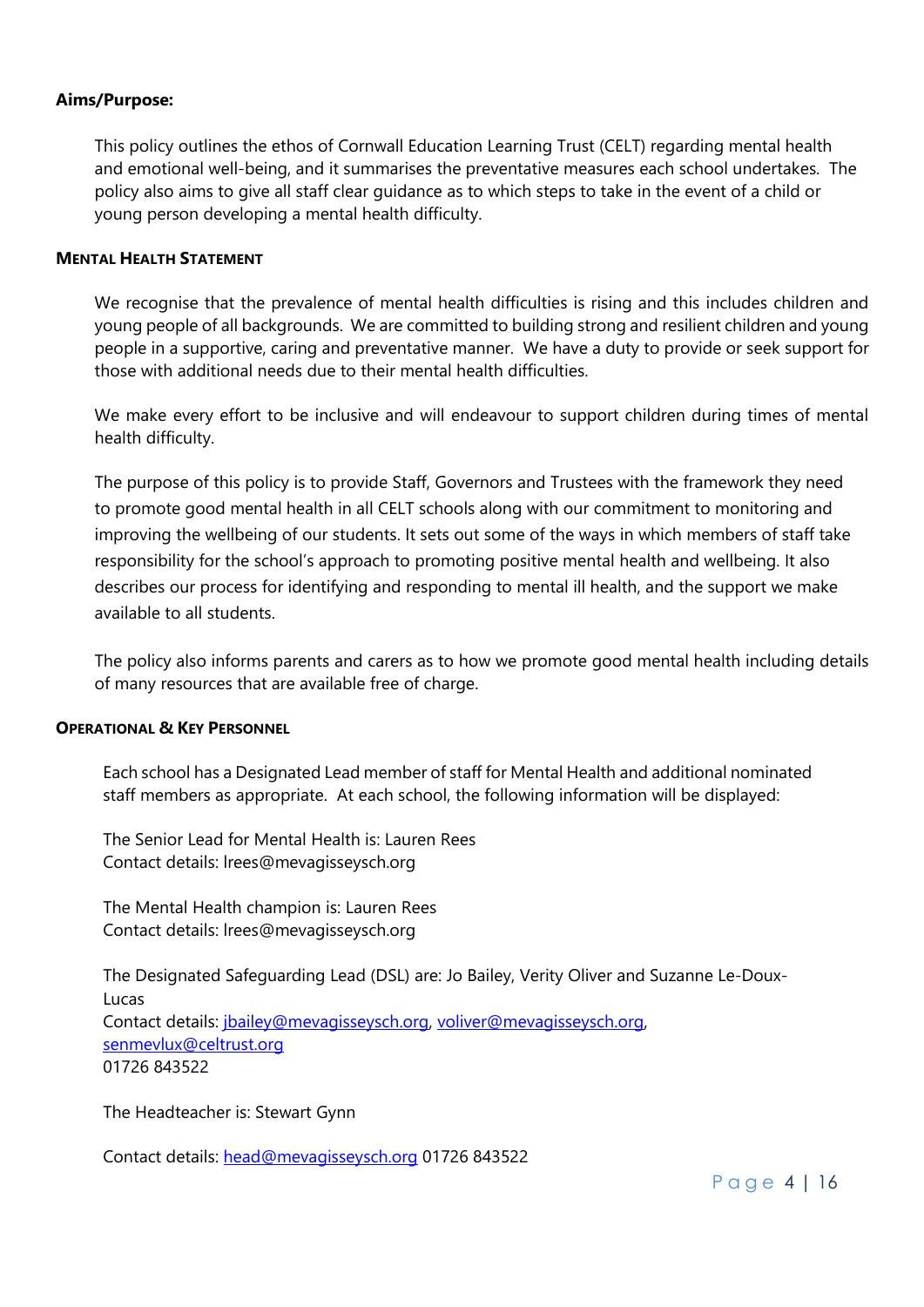#### <span id="page-4-0"></span>**POLICY INTRODUCTION**

The Mental Health Policy has the following objectives:

- Ensure all CELT schools have identified their key staff needed to support children and to help all staff understand their role
- Raise awareness of good mental health and its impact on learning and behaviour
- Support staff in promoting good mental health to children, parents and carers
- Support staff in identifying those that could be at risk and taking the right action
- Reducing the stigma attached to mental health issues and promoting positive wellbeing in all pupils
- Signpost staff to organisations that can support children and/or their families
- Outline immediate steps to be taken when there are high levels of risk
- Embeds the skills pupils need to make good decisions about their own mental health and wellbeing

This policy applies to all members of Staff, Governors and Trustees in the Trust.

#### <span id="page-4-1"></span>**POLICY PRINCIPLES & VALUES**

#### **Mental Health can affect everyone.**

Mental Health can affect all of us. How we think and feel about ourselves and our lives impacts on our behaviour and how we cope in tough times. It affects our ability to make the most of the opportunities that come our way and play a full part amongst our family, school, workplace, community and friends. It is also closely linked with our physical health. Whether it is called well-being, emotional welfare or mental health, it is key to living a fulfilling life.

#### **Every Child Matters.**

The mental health policy is a whole-school policy. Resources will be made available to every school within CELT to ensure we promote well-being, monitor the child's needs and respond accordingly.

#### **Healthy Bodies and Healthy Minds.**

Research has shown that good physical health can lead to good mental health. CELT will promote both of these aspects given they will both impact on achievement and learning.

#### **Confidentiality and Sharing Information**

All matters relating to child protection will be treated as confidential and only shared as per the 'Information Sharing Advice for Practitioners' (DfE 2018) guidance. Information will be shared with staff within CELT schools who 'need to know'.

All staff must be aware that they have a professional responsibility to share information with other agencies in order to safeguard children, and that the Data Protection Act 1998 and General Data Protection Regulations are not a barrier to sharing information where a failure to do so would place a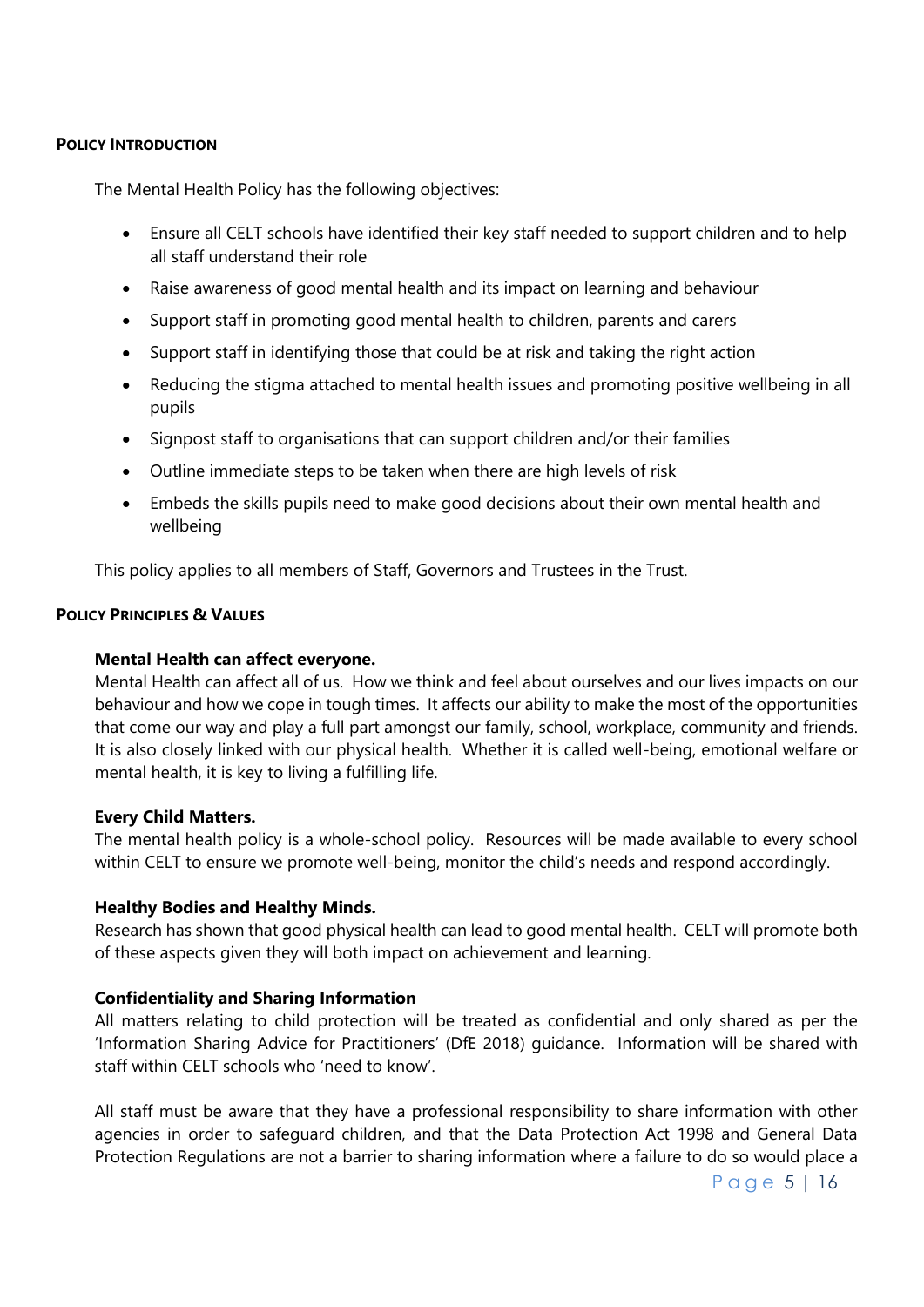child at risk of harm. There is a lawful basis for child protection concerns to be shared with agencies who have a statutory duty for child protection.

All staff must be aware that they cannot promise a child to keep secrets which might compromise the child's safety or well-being. However, staff are aware that matters relating to child protection and safeguarding are personal to children and families. In this respect they are confidential and the Headteacher or Designated Safeguarding Leads (DSLs) will only disclose information about a child to other members of staff on a need-to-know basis.

All staff will always undertake to share our intention to refer a child to Social Care with their parents /carers unless to do so could put the child at greater risk of harm or impede a criminal investigation.

#### <span id="page-5-0"></span>**RESPONSIBILITIES FOR SAFEGUARDING**

Our goal is to ensure the safety of all children, young people, staff and visitors. Each CELT school has a Designated Safeguarding Lead (DSL). All concerns regarding mental health will also raise safeguarding concerns, therefore the school's DSL must be involved. See the Child Protection and Safeguarding Policy for further information.

CELT has a duty to keep children and young people safe and we share that responsibility with parents and carers. We therefore operate the following policy:

- Staff will inform parents/carers if there are concerns about risk to self or others. For example, reporting deliberate self-harm or suicidal ideation. In the majority of circumstances, reporting this information to parents/carers will have the child's consent, however, we may overrule this when concerned about their risk.
- We expect parents to keep the school informed if there are concerns about mental health that could affect their child's safety while attending school. Information will be treated confidentially and will only be shared with staff on a 'need-to-know' basis. In some cases, historical facts about mental health should be shared with the school.
- We will pass on details to other organisations if we have concerns about the safety, risk or well-being of a child or young person. **This is our duty**.

#### <span id="page-5-1"></span>**THE CULTURE OF OPENNESS & TALKING TO TRUSTED ADULTS**

For several years research has been undertaken to measure the resilience of a child or young person to cope with life's adversities. Research has identified the number one factor needed to help a child is a trusted adult. In the majority of cases, this is a parent or carer, however, not all children would consider their parent to be supportive and not all parents are equipped with the emotional skills to support a child through a difficulty.

Professional staff are often considered to be the trusted adult because they are seen as independent, accessible, trusted and caring.

At CELT we seek to create an environment in which every child has access to staff in a private and confidential setting if required. Each will be heard and not judged, helped or signposted.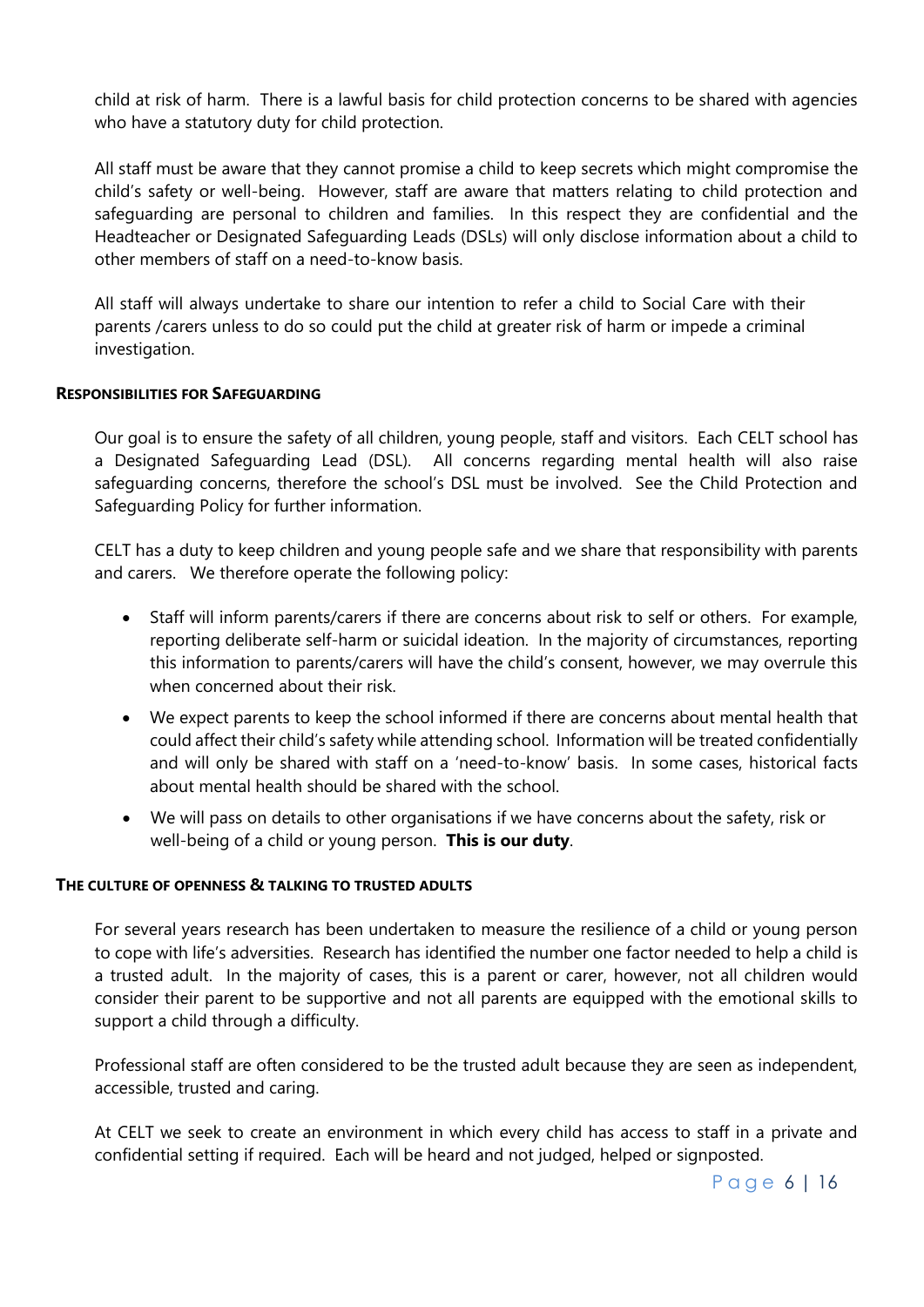#### <span id="page-6-0"></span>**RESPONSIBILITY OF THE TRUSTEES & GOVERNORS**

CELT Trustees and Governors will ensure the following:

- Each school has a designated and trained mental health first-aid champion
- Each school has additional trained staff to support mental health difficulties.
- Each school will follow the safeguarding guidelines where the child's safety and well-being will always remain the first priority.
- Each school will use their professional judgement, and if appropriate, will recommend external professional services such as a GP or CAMHS when concerned about mental health.
- Each school will share information with other services if it is deemed necessary for the safety and well-being of the child or young person.

#### **The school's designated lead for mental health and wellbeing is responsible for:**

- an understanding of common mental health issues and how they can affect young people
- coordinating the school's approach to promoting positive mental health and wellbeing
- providing all members of staff with the knowledge and skills they need to identify signs of mental ill health in pupils
- building strong working relationships with child and adolescent mental health services and other external partners
- reporting to the governing body on the academy's wellbeing policy and programmes
- working with the senior leadership team (SLT), governing body, school staff, parents and pupils to create an environment where everyone feel safe, supported and motivated.
- disseminating information to staff to ensure the best outcomes for pupils
- The ability to spot signs of mental health issues in young people and quide them to a place of support
- The knowledge and confidence to advocate for mental health awareness
- The skills to support positive well-being.

#### **The Headteacher is responsible for:**

- reviewing this policy on a regular basis, ensuring that it is developed in consultation with students, parents and members of staff
- ensuring that staff are equipped with the appropriate training to support students in mental health and wellbeing
- listening to the views of students and parents making sure that they have opportunities to contribute to the decision-making process
- ensuring that the academy shares information on mental health with all students and parents.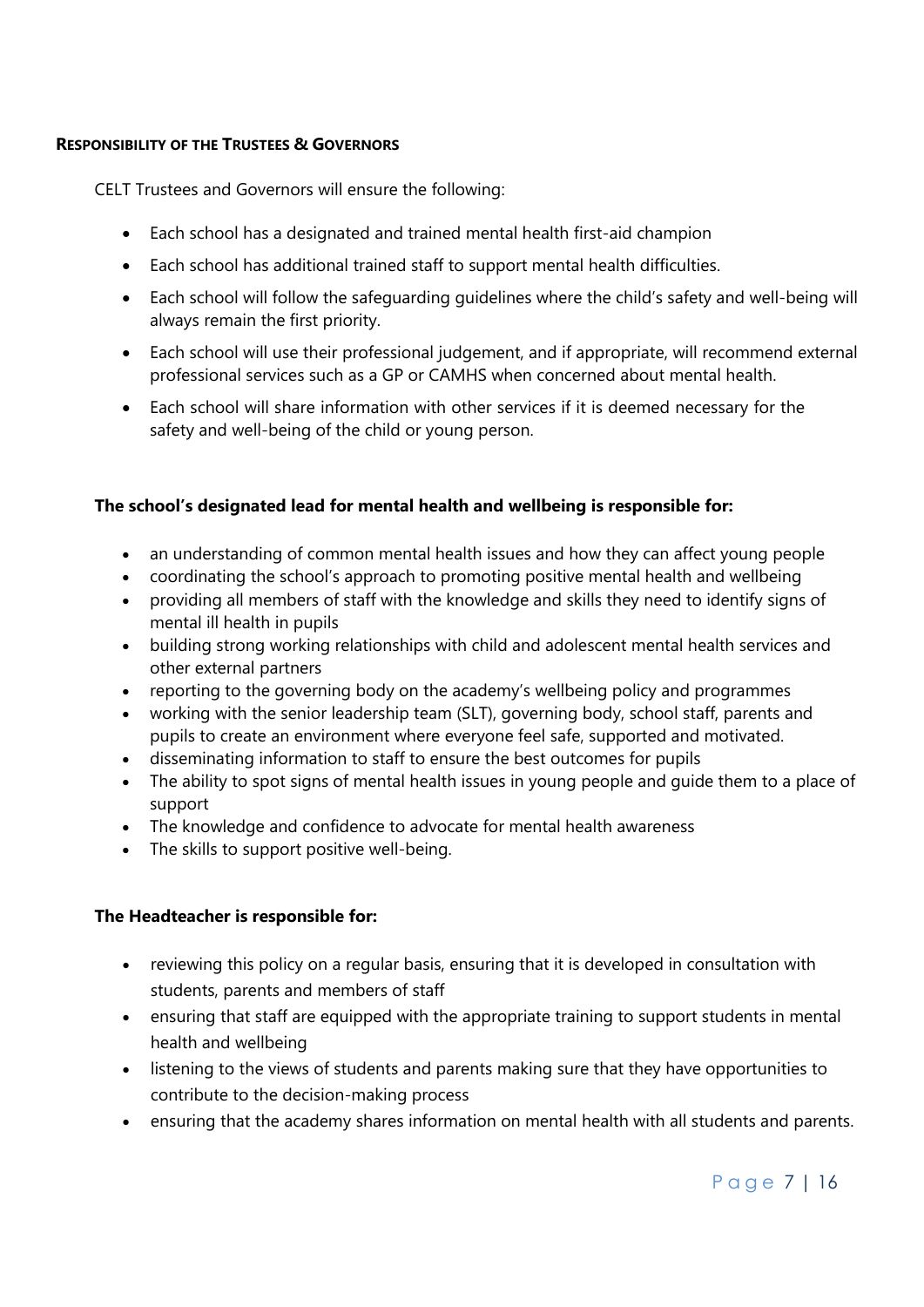The Headteacher implements these responsibilities with the support of appropriate members of the senior leadership team such as the senior leaders and pastoral staff including the SEND team. **The designated safeguarding lead is responsible for:**

# keeping detailed records of any significant mental health concerns

- liaising with external services where there are any significant mental health concerns
- acting as a source of support and expertise to the school community.

### **All members of school staff are responsible for:**

- treating all students with empathy, respect and kindness
- encouraging students to disclose concerns or seek help when necessary
- reporting any wellbeing or mental health concerns to the academy's designated lead for mental health and wellbeing.
- keeping up to date with issues pertaining to individual students.

#### **Mental health and wellbeing in the curriculum**

The school will commit to promoting physical health and mental wellbeing through in-classroom teaching. In addition to the basic steps pupils can take to care for themselves, teachers will put specific emphasis on the skills young people need to overcome setbacks and succeed in the face of adversity. Teachers will also be mindful of individual pupils who have been identified and their triggers.

The school's PSHE curriculum will include lessons on mental health and wellbeing, as well as the importance of relationships.

#### **Supporting individual students**

All members of staff will work together to identify and monitor mental health concerns. Open communication between members of staff will help to create a 'first line' in supporting individual pupils and responding to disclosures. Staff will record information accurately and regularly on CPOMS in order to track concerns. This will complement the schools pastoral tracking processes. In addition, senior and pastoral leaders will meet fortnightly to discuss any ongoing concerns and make suitable arrangements as required. The school will provide a list of all members of staff who are available to discuss mental health concerns confidentially. A member of the Emotional, Mental Health and Wellbeing team will be allocated to each faculty or year group and will be responsible for making EMHWB an agenda item for each faculty meeting. The

member of staff will explain to the pupil who they are going to talk to and what they are going to tell them.

#### **Providing a network of support**

In addition to supporting individual pupils with mental health and wellbeing concerns, the school will commit to making sure that all pupils can access a cohesive network of pastoral and medical services. These include:

- our TMHIS practitioners
- our SFC team
- our Child Protection Team
- our SEND team
- our Pastoral Support Team including Heads of Year and Tutors.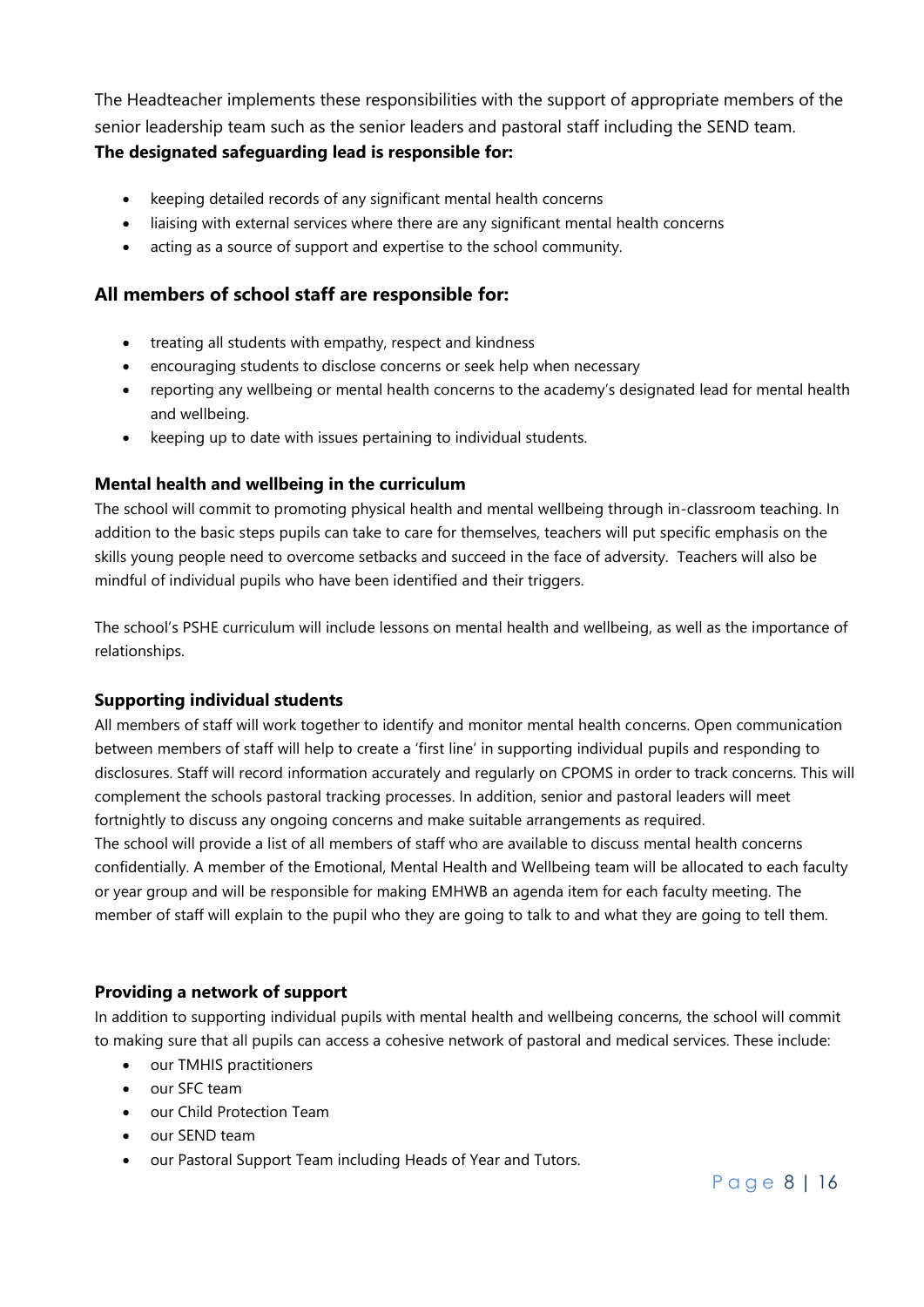The designated mental health lead and pastoral team will work closely together to identify opportunities for staff training, so that all members of staff feel confident in supporting pupils. Examples of good practice include organising mental health first aid training for the Emotional, Mental Health and Wellbeing team and delivering CPD on how to create an emotionally effective and supportive classroom.

#### **Working with families and the community**

The school believes that effective mental health and wellbeing support depends on the input of parents, carers and the broader community. Through our parent focus group we make sure that parents have regular opportunities to inform our approach.

We are also pleased to offer parent information evenings on topics such as exam stress, trauma and mental health informed schools, Ysup etc. Senior and pastoral leaders are always available to meet parents to discuss any concerns.

### **Useful links**

- [Young Minds](http://www.youngminds.org.uk/) is one of the UK's leading charities for children and young people's mental health.
- [Place2Be](http://www.place2be.org.uk/) is one of the UK's leading children's mental health charities.
- [Mind](http://www.mind.org.uk/) is the UK's leading mental health charity, offering a great deal of useful information on children's mental health.
- [Children's Mental Health Week](http://www.childrensmentalhealthweek.org.uk/) is an annual opportunity to encourage children, young people and adults to celebrate their uniqueness.
- [Child and adolescent mental health services](http://www.nhs.uk/NHSEngland/AboutNHSservices/mental-health-services-explained/Pages/about-childrens-mental-health-services.aspx) (CAMHS) provide support to children and young people with a wide range of behavioural and emotional issues.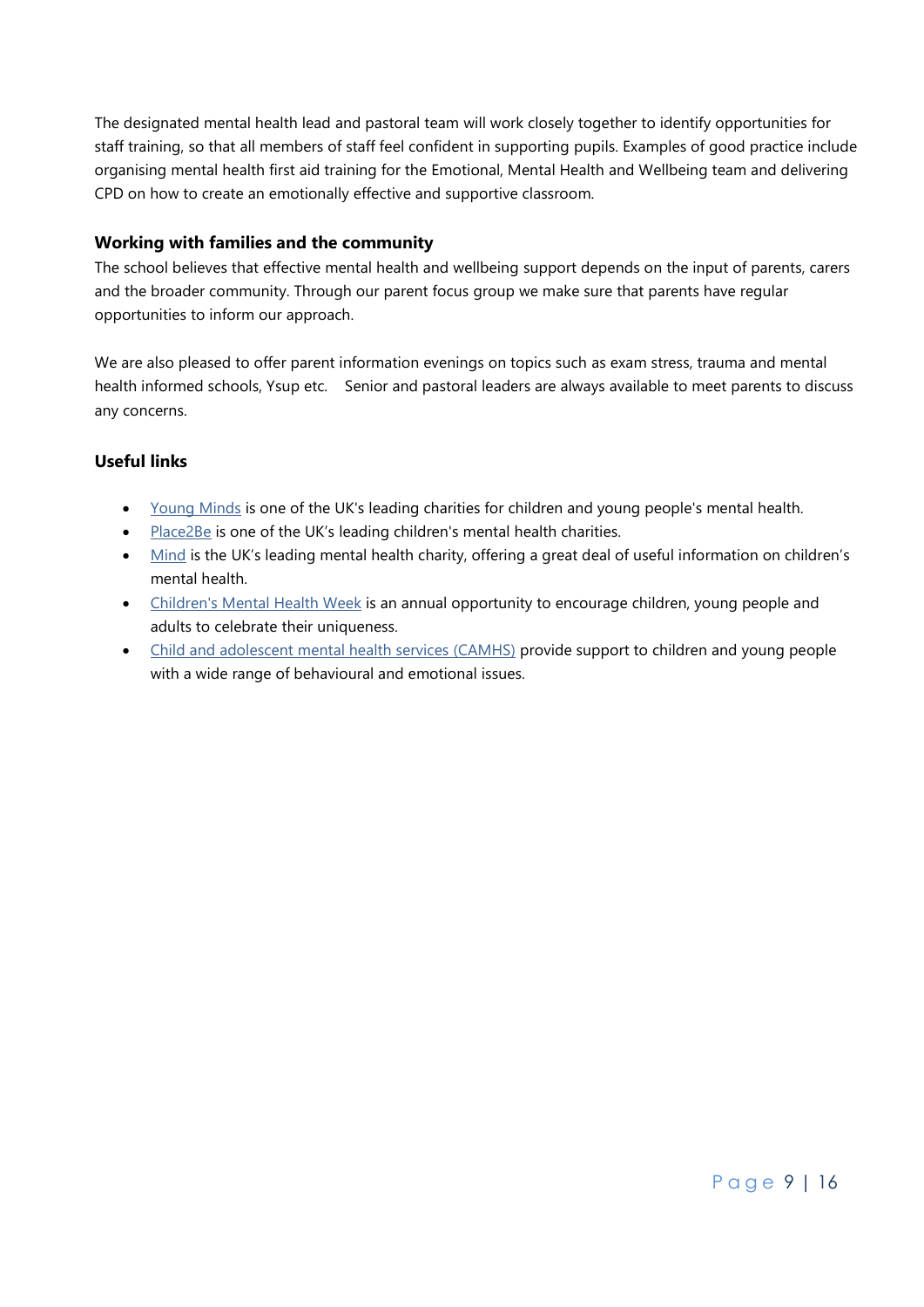### **FLOW CHART FOR RAISING SAFEGUARDING/ MENTAL HEALTH CONCERNS ABOUT A CHILD MEVAGISSEY SCHOOL**

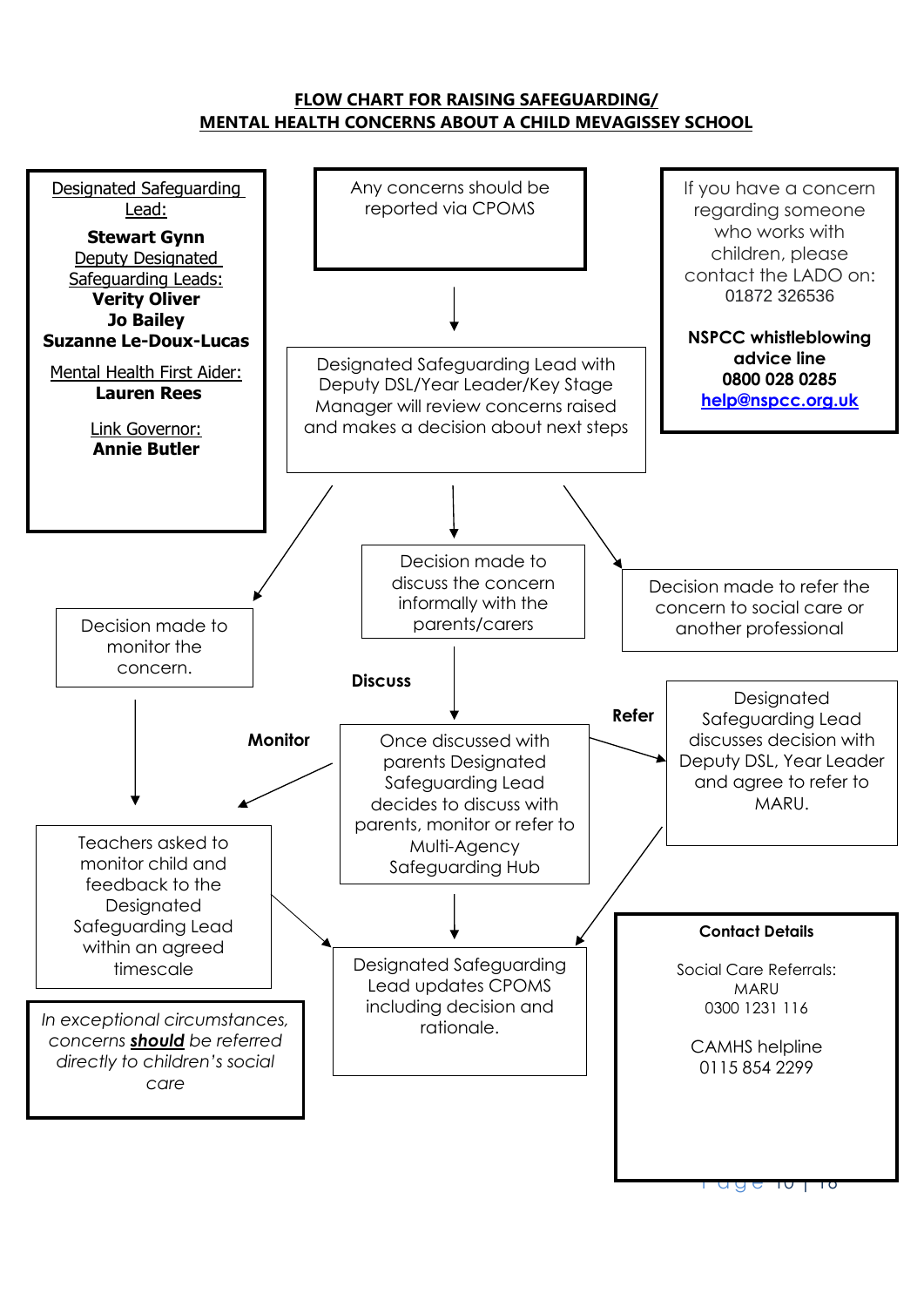# <span id="page-10-0"></span>**APPENDICES**

#### <span id="page-10-1"></span>**PROMOTING WELL-BEING AND GOOD MENTAL HEALTH**

Research suggests that a healthy body and mind will learn more effectively. Poor physical health can lead to poor mental health. At CELT we seek to promote both by raising the awareness amongst our children, staff, parents and carers. We will achieve this by using a combination of the following:

- Raising awareness through lessons and our curriculum
- Raising awareness through newsletters and emails to parents and carers.
- Offering more training for our staff on matters of health and well-being.
- Embracing a number of different 'awareness days' to promote and increase understanding.
- We will use school-wide measures to assess our children and tailor support activities accordingly.
- We will use technology as an enabler to help promote well-being.

#### <span id="page-10-2"></span>**IDENTIFYING THE SIGNS OF POOR MENTAL HEALTH**

The most effective way for a child or young person to obtain support for a mental health difficulty is to ask a trusted adult for their help. Understandably, this does not always occur, especially with children and young people. Many will be confused or embarrassed about their feelings and may be unsure what caused them. Others might be frightened regarding what happens next and others may not have a trusted adult in their life.

Trusted adults therefore need to be alert to see the signs and/or changes in behaviour that may lead to identifying some mental health difficulty. Some of those signs are:

- Change in behaviour e.g. more withdrawn, angrier, more promiscuous, less confident
- Change in the way they dress e.g. covering their arms, lots of wrist bangles to hide cuts, using their hair to cover things or an unwillingness to undress for PE.
- Increased absenteeism or lateness
- Decrease in eye contact
- Change in personality
- Decline in academic work
- Tiredness or sleeping in class
- Difficulties with concentration
- More emotionally fragile. e.g. cries or gets upset more easily.
- **Note:** Many of the above should also raise Safeguarding concerns too. See the Child Protection and Safeguarding Policy.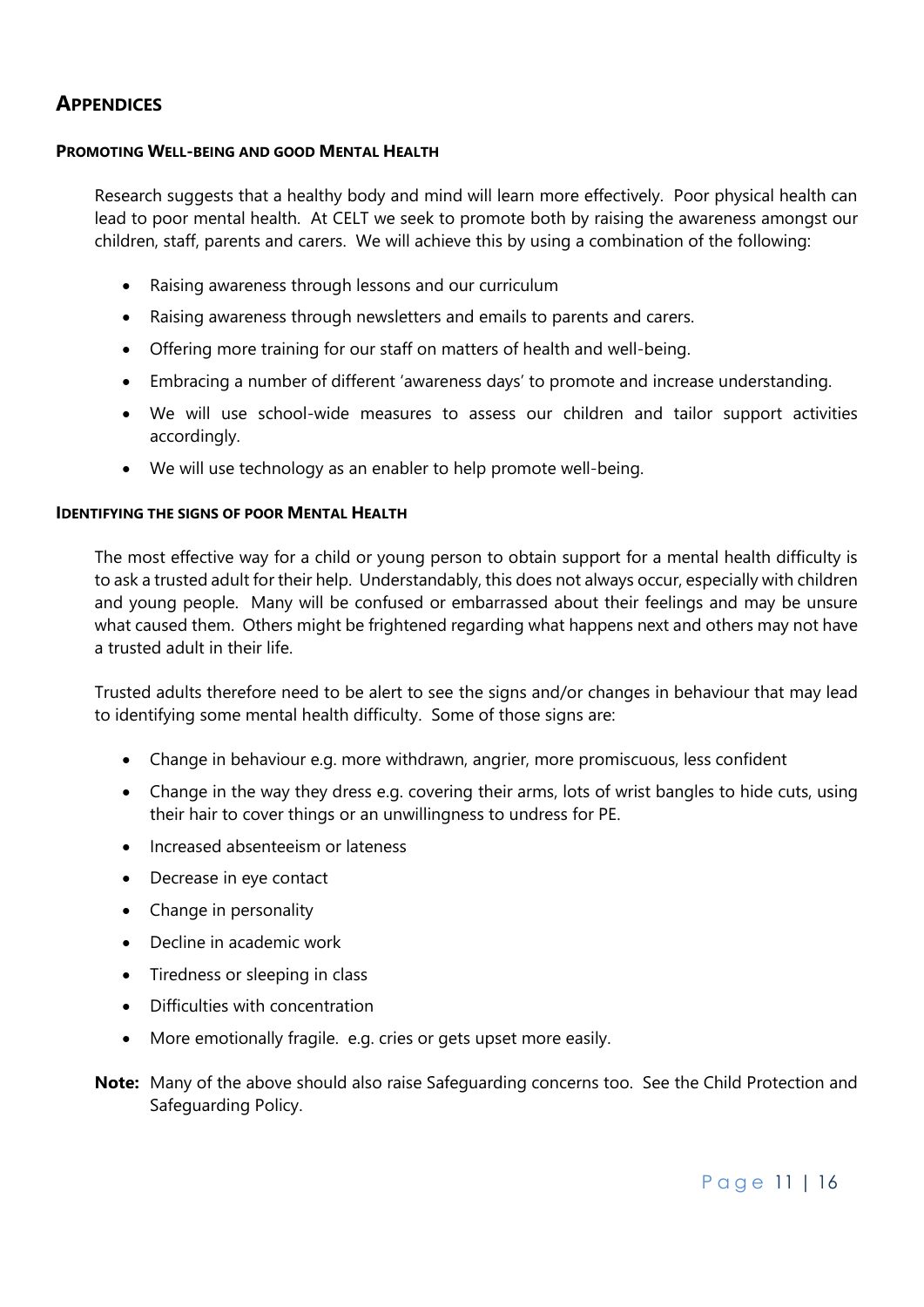#### <span id="page-11-0"></span>**KNOWN FACTORS AFFECTING MENTAL HEALTH**

Over the last 50 years, studies have looked at factors that affect a person's well-being and specifically those that increase the likelihood of developing mental health difficulties. Some of those factors are:

- Abuse, trauma, or neglect
- Social isolation or loneliness
- Experiencing discrimination and stigma
- Sleep difficulties
- Neurological conditions such as Autism, ADHD and Learning Disabilities
- Genes and hereditary conditions
- Identity, sexuality or gender difficulties (e.g. LGBTQ)
- Being socially disadvantaged, in poverty or debt
- Bereavement
- Crime within the family
- Severe or long-term stress
- Having a long-term physical health condition
- Unemployment
- Homelessness or poor housing
- Being a long-term carer for someone
- Drug and alcohol misuse
- Domestic violence, bullying or other abuse
- Significant trauma as an adult, such as military combat, being involved in a serious incident in which you feared for your life, or being the victim of a violent crime
- Physical causes  $-$  e.g. an injury or poor physical health

It is recognised that CELT staff may not always be aware of all the difficulties a child or young person might face, however, staff training aims to raise awareness of these factors so that support, if appropriate, can be provided.

#### <span id="page-11-1"></span>**DEALING WITH RISK**

When a child or young person has developed a mental health difficulty, there could be an increase in risk of harm, abuse, neglect or vulnerability. There are three categories of risk:

- **Risk to self** (a child or young person has considered doing something intentional to harm themselves or is considering doing a harmful act).
- **Risk from others** (a child or young person may become vulnerable and is therefore at increased risk from other children or other adults).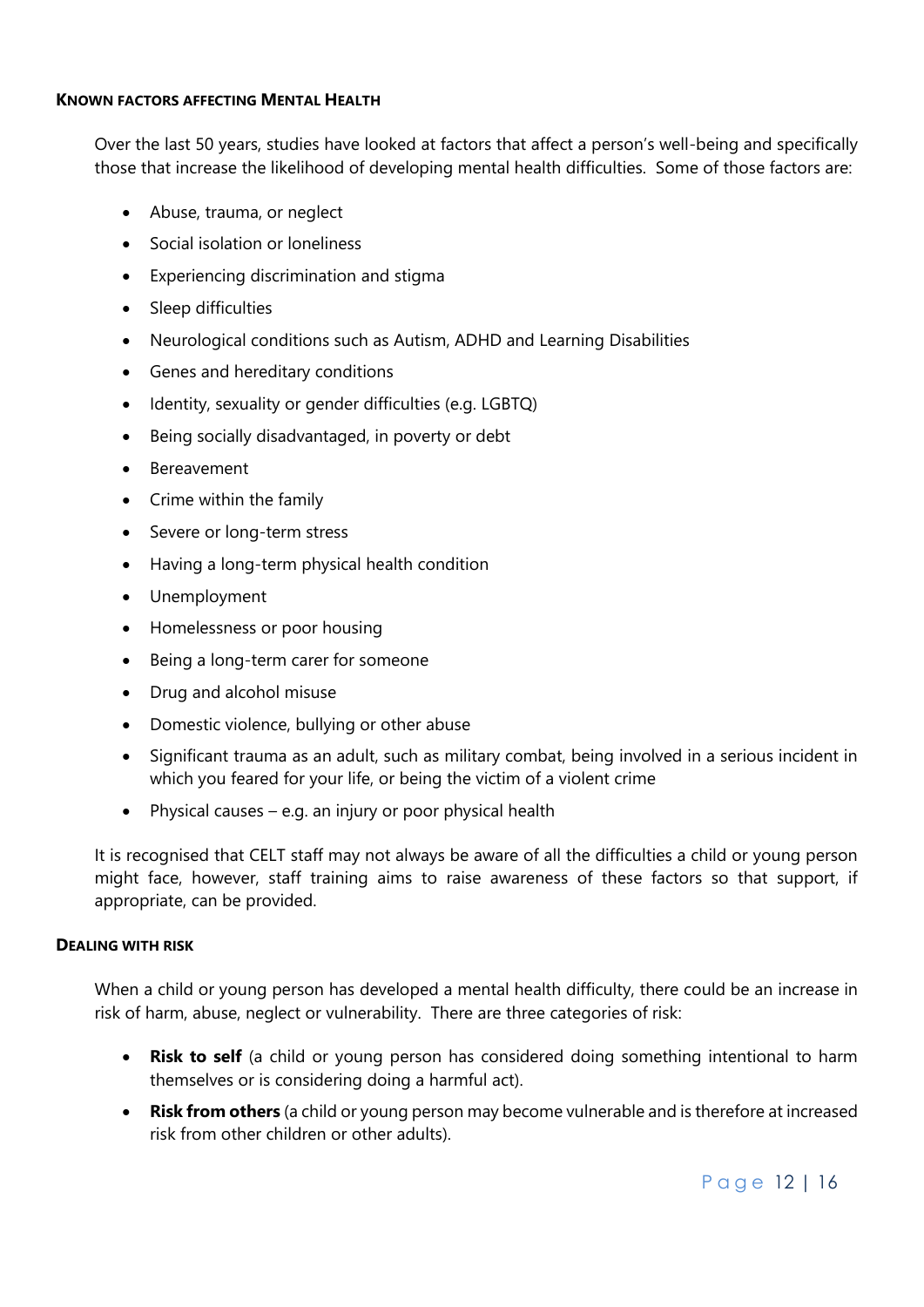**Risk to others** (a child might have thoughts or plans to inflict pain upon another person)

Concerns about the risk of a child or young person has safeguarding implications. See separate Safeguarding and Child Protection Policy.

It is helpful to consider risk in three levels; low, medium and high:

- **LOWER:** Children and Young people may develop thoughts that are 'darker' in nature but it does not mean they will necessarily act upon these thoughts. If the thoughts have remained as thoughts and there is no evidence of an intent to act upon them, this is considered a lower level risk. It would be recommended for the child or young person to be monitored regularly to ensure the unhelpful thoughts reduce. They may need professional support to help them. Depending on the wider context, there may be justifiable reasons to inform the child's parents or carers.
- **MEDIUM:** If a child has acted upon a thought (this could involve purchasing something they need that could harm themselves, hiding items in their bedroom, typing "how to …." into Google) this should be considered medium because it has developed beyond a thought. This too will need monitoring, may need professional support, and parents/carers may need to be informed. Children and young people who are thinking of acting upon an unhelpful thought are those that need **prompt** help in order to prevent thoughts developing into actions.
- **HIGH:** If a child has acted upon a thought for the first time, for example, deliberately harmed themselves that has caused bleeding, bruising or swelling, then this should be considered a higher-level risk. Furthermore, if a child has a detailed plan to act upon a thought and the plan would increase the risk to life, this too must be considered high risk.
- **HIGH:** Any case of hearing voices, paranoia, hallucinating, psychotic features, thought disorder, delusional or thought transfer – this should be considered high risk.
- **HIGH:** Any case of deliberate self-harm (DSH) which has involved cutting into a major blood source (e.g. ulnar artery) should be considered high risk.
- **HIGH:** Any case where suicide has been attempted should be considered high risk. For example, if a child reported taking a number of tablets the previous day, he/she could remain at risk. Any case of a person who has tried to ligature will remain at risk for several hours due to inflamed tissue/muscle. This too should be considered high risk and will need an immediate medical assessment.
- **HIGH:** Any case which combines a complex or risky medical condition should be considered high risk. For example, an eating disorder where their weight for height is considered low with symptoms of dizziness, visual problems, chest pain, feeling cold all the time, tingly feelings in extremities or their menstrual cycle has stopped should be considered high risk. Also forms of epilepsy, seizures or absences should be considered high risk unless their symptoms are consistent with their care-plan. A medical assessment should

## Page 13 | 16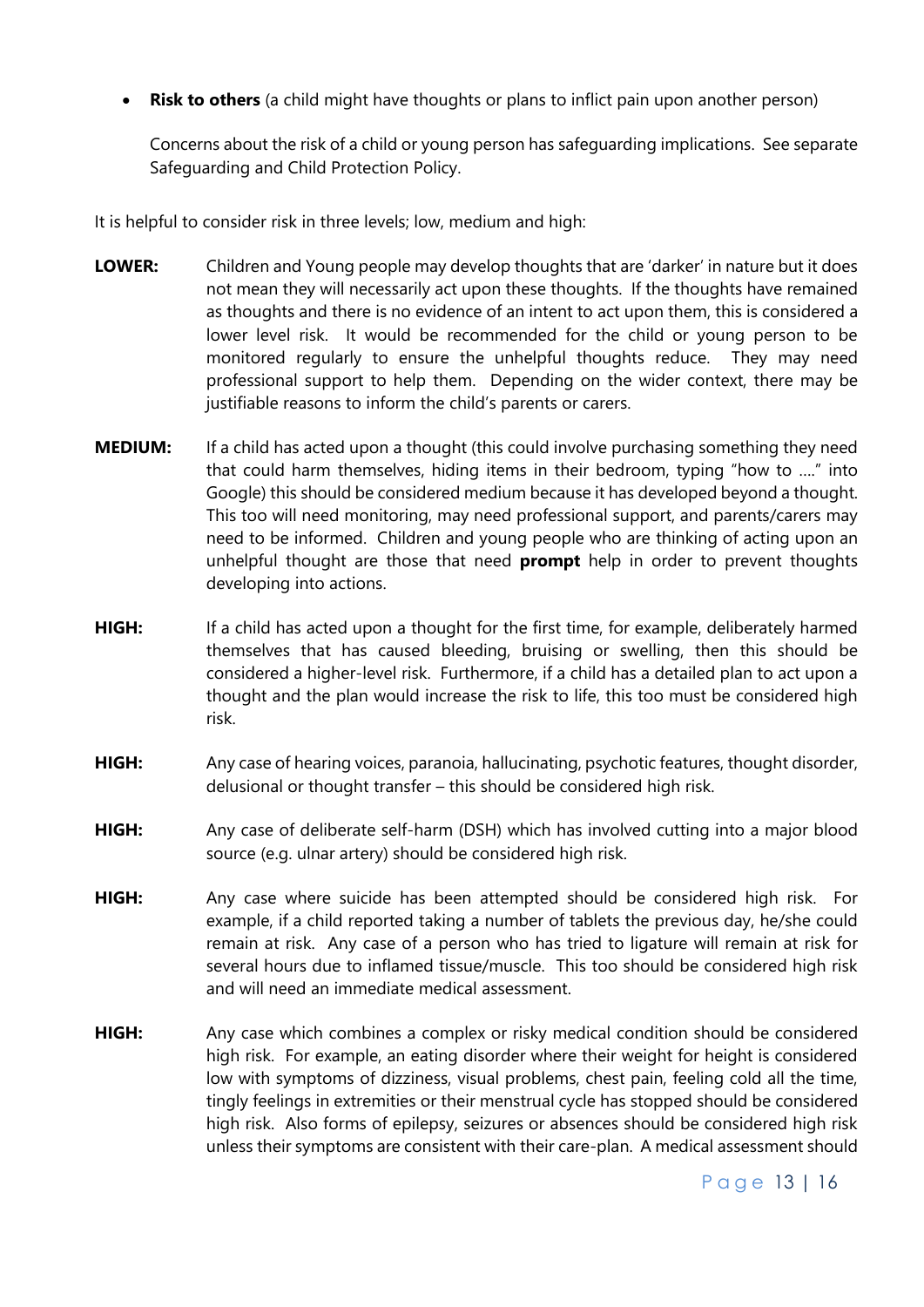be sought when in doubt.

All high-risk cases should involve the following immediately:

- Contact the school's Designated Safeguarding Lead (DSL) immediately who may contact the Trust's clinical psychologist.
- The child should not be left unattended.
- Seek consent from the child to discuss with a parent/carer but overrule if necessary on the grounds of safeguarding.
- Make contact with parents/carers and ideally consider a face-to-face meeting
- Consider immediate medical professional support which may involve an urgent appointment with their GP or the Crisis Referral Line at NHS CAMHS (See section for CAMHS referrals) or 999/A&E.
- Document everything including advice to parents/carers by following the safeguarding guidelines for documentation and reporting.

### <span id="page-13-0"></span>**ADDITIONAL INFORMATION ON DELIBERATE SELF-HARM (DSH)**

There are several reasons for DSH. The most common is to release the feeling caused by a psychological problem e.g. low mood or anxiety. The effects of a physical cut potentially release the psychological pain for a while. Another reason, often found with children, is they cut a part of their body they dislike e.g. thighs or stomach. Some children see DSH as a form of punishment on their body because they are a bad person and deserve pain, whilst others are experimenting perhaps because a friend may have shared their own experience of DSH. Whatever the reason, **reacting appropriately and in a timely fashion is critical**.

DSH has inherent risks, however. For some children it will remain their coping mechanism and it may take several months to develop other coping strategies.

Discretion needs to be applied by somebody trained in mental health to use appropriate judgement when deciding how to manage DSH. For example, if the child's parents/carers are aware of the fact DSH is present and it is reported the child has cut again, it may be more damaging to inform the parents on every occasion. Professional advice is recommended, and decisions of this nature should always be made with the school's Designated Safeguarding Lead (DSL).

#### <span id="page-13-1"></span>**TAUGHT CURRICULUM FOR WELL-BEING & MENTAL HEALTH**

CELT schools are committed to delivering a broad and balanced curriculum in all key stages that promotes well-being and mental health.

#### <span id="page-13-2"></span>**SUPPORTING CHILDREN WHEN NOT ATTENDING SCHOOL**

The mental health of some children and young people may prevent them from attending school for short periods of time and may be placed on a flexible timetable or if more complex, may remain at home.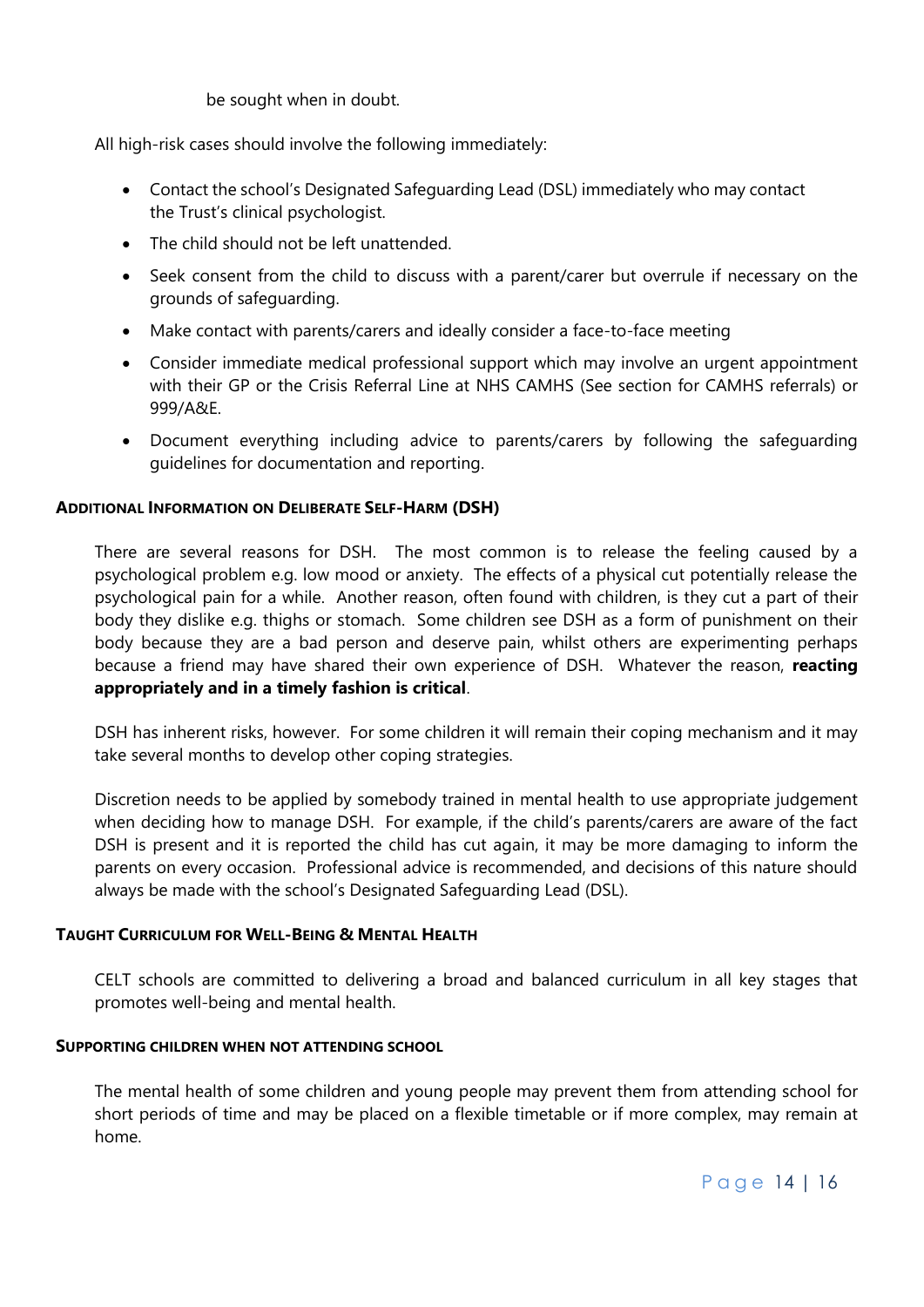CELT has an obligation to educate all children that are enrolled, and every effort will be made to support each child. For most children, this will involve work being emailed or posted to their home. Children will be encouraged to physically come to school to collect and discuss work that has been given and where appropriate, teachers will be flexible when those meetings take place.

Other mental health or educational agencies may be involved in supporting the school to determine the exact format of education recognising that for some children, additional stress may not help in the short-term.

Education is good for mental health. Regular structure, mental stimulation and social interaction and all considered good for an individual's health, therefore CELT seeks to work with other professionals and the child or young person to support a prompt return to full-time education.

#### <span id="page-14-0"></span>**MENTAL HEALTH AWARENESS FOR PARENTS/CARERS**

CELT's commitment to the well-being of children and young people extends to helping parents and carers using a range of different methods.

#### <span id="page-14-1"></span>**SUICIDE**

Working with children and young people will have inherent risks and wherever possible, CELT will seek to mitigate those risks or even remove them.

Each year there are approximately 150 adolescent suicides reported in England. In London, adolescent suicide has doubled in three years. In Great Britain, approximately 6,500 suicides were reported last year and the largest age category was that of parents of adolescents.

Suicide is devastating for families, friends and communities. Whilst CELT will make every effort to prevent loss of life, it may happen at a CELT school.

#### <span id="page-14-2"></span>**MENTAL HEALTH IN RELATION TO SCHOOL TRIPS AND RESIDENTIALS**

CELT believes in the value of school trips and residentials as a means to enhance learning and strengthen relationships. That said, they may increase the stress upon a child or young person and therefore increase their risk if there is a pre-existing mental health difficulty.

CELT will seek professional advice regarding the suitability of school trips and residentials for those children experiencing mental health difficulties. CELT will do all it can to support a child on a trip. However, if advice suggests the risks are too high, then CELT may need to withdraw this option from some children. CELT will not make this decision lightly and will consider professional advice from a health expert.

#### <span id="page-14-3"></span>**MENTAL HEALTH IN RELATION TO EXAMS**

There are statutory guidelines available which specify what support children are able to receive for their examinations when there is diagnosed difficulty. Medical evidence should be provided by the parents if alternative arrangements need to be made. Each school has a SENCO and if further information is required, they can be contacted for advice.